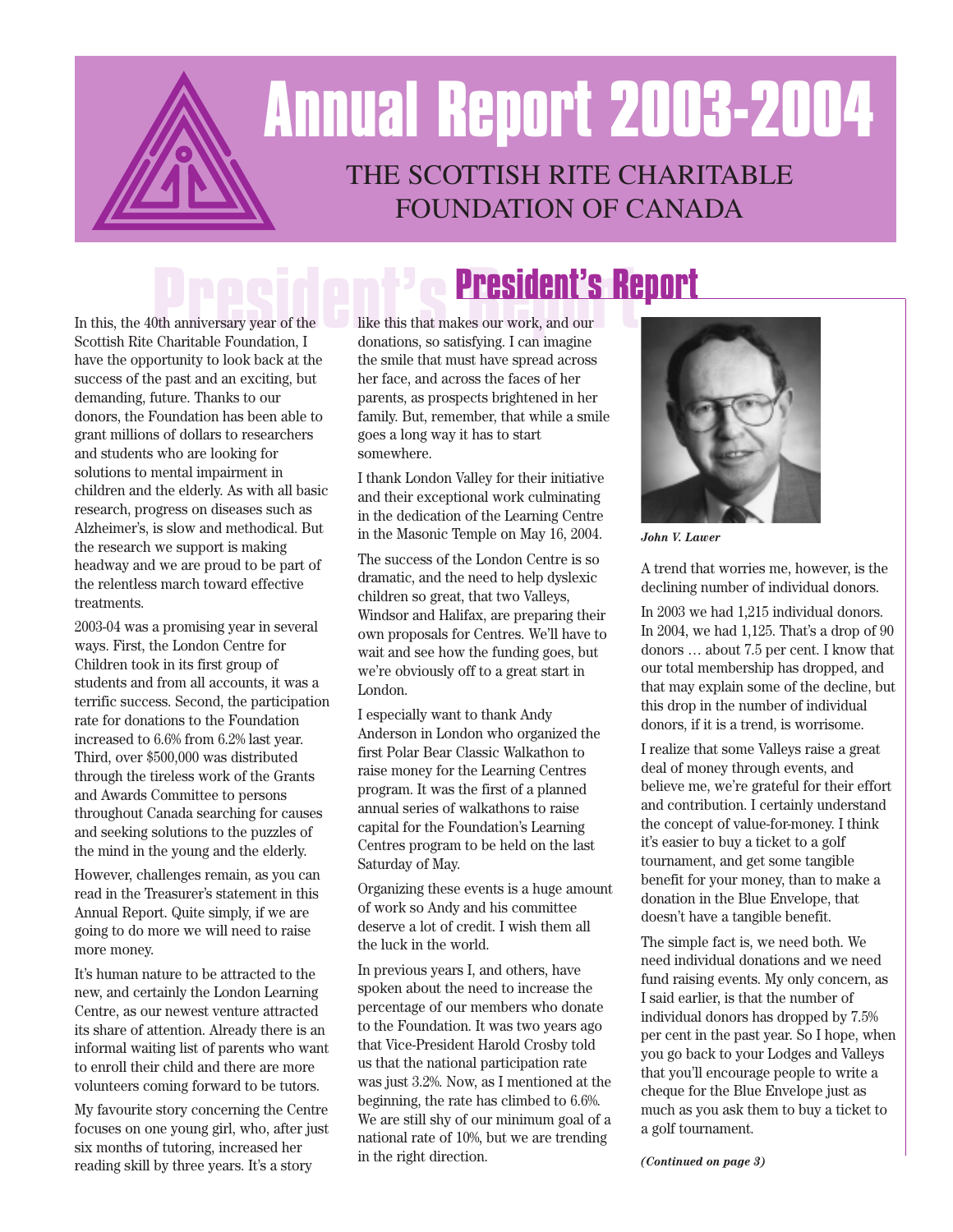## **Treasurer's Report**<br>The Foundation's portfolio increased guidance and assistance in enabling the **Treasurer's Report**

during the last year from earnings and donations despite a flat investment market. At year end, the market value of our portfolio was \$12.6 million compared with \$11.5 million the previous year.

Total donations decreased by \$18,000 compared with 2003 primarily due to a \$32,000 drop in donations from Lodges. Donations from individuals dropped slightly this year to \$150,502 from \$153,243.

Donations to the London Learning Centre increased by \$6,000 to \$85,000 plus \$7,000 for a new capital fund for Learning Centres in Canada.

The Capital Fund experienced a 10.8% rate of return on our portfolio this year, a favourable performance in a difficult market. Our thanks to RBC Dominion and Richard te Boekhorst for their

#### **Directors and Officers of the Foundation 2003-2004**

#### **Executive**

J.V. Lawer, *President* H.E. Crosby, *Vice-President* J.C. Fairthorne, *Secretary* H.E. Standish, *Treasurer* **Balance of Directors** R.A. Barnett R.E. Barr P.A. Decelles T.V. Hannan G.M. Martin D.R. Thornton R.L. Waddell **Directors Emeritus** T.W.S. Band J.N. Fenton J.W. Lowry N.R. Richards C.A. Sankey I.D. Steeves J.E.E. Winch **Appointed Officers** D.D. Thornton, *Assistant Secretary* G.R. Robbins,

*Assistant Treasurer*

guidance and assistance in enabling the Foundation to achieve this success.

The Learning Centre in London has just completed a successful first year and plans to expand the number of tutors and students are in place. Part of establishing this Centre was the preparation of a manual that lays out the procedures to be followed in opening and operating a Learning Centre. The manual was updated to include the lessons learned from our experiences during the first year of operation. We appreciate the efforts that the volunteers gave of their time and energy to develop and implement the procedures contained in this valuable tool. It will be especially useful for those considering opening Centres in future. Other locations have expressed an interest in opening Learning Centres in their areas and will be turning to the Foundation for financial support.

I am concerned, however, about our ability to expand our support for new Learning Centres. The present level of funds generated by our Capital Fund of \$11.4 million can support our long established policy for the annual funding of \$550,000 to the present Grants, Awards and Bursary programs. Considering the current market performance we will not be able to take on an increase in funding.

Additional Centres must be carefully considered as the requirements for their funding may result in restrictions to our present programs. London has been successful in raising its share of the funds required for the start-up and operating costs for its Centre. London has also started the national Walk-A-Thon to raise capital funds for future Centres. We thank them for their support with this fund raising event.

It has been a pleasure to serve you as your Treasurer. I have expressed our appreciation to the office staff, George Robbins, Janey Smith, Sue Thompson and Katie Benton for their continuing contribution to the successful operation of the Foundation.

> Respectfully submitted, H. Edward Standish, Treasurer

#### **Statement of financial position**

|                                               | 2004         | 2003          |
|-----------------------------------------------|--------------|---------------|
| <b>Assets</b>                                 |              |               |
| Cash and cash equivalents                     | \$<br>10,606 | 463,357<br>\$ |
| <b>Accrued</b> interest                       | 305,869      | 197,337       |
| GST receivable                                | 2,692        | 5,935         |
| Prepaids                                      | 7,754        | 7,324         |
|                                               | 326,921      | 673,953       |
| Equipment                                     | 13,803       |               |
| Investments (market value \$12,416,471;       |              |               |
| 2003 - \$11,413,126)                          | 11,414,053   | 10,512,699    |
|                                               | \$11,754,777 | 11,186,652    |
| <b>Liabilities</b>                            |              |               |
| Payables and accruals                         | 5,000        | 5,000         |
| Net assets                                    |              |               |
| Net assets invested in equipment              | 13,803       |               |
| Unrestricted net assets - Income retained for |              |               |
| charitable and benevolent purposes            | 985,545      | 953,964       |
| Restricted net assets - Capital               | 10,750,429   | 10,227,688    |
|                                               | 11,749,777   | 11,181,652    |
|                                               | \$11,754,777 | \$11,186,652  |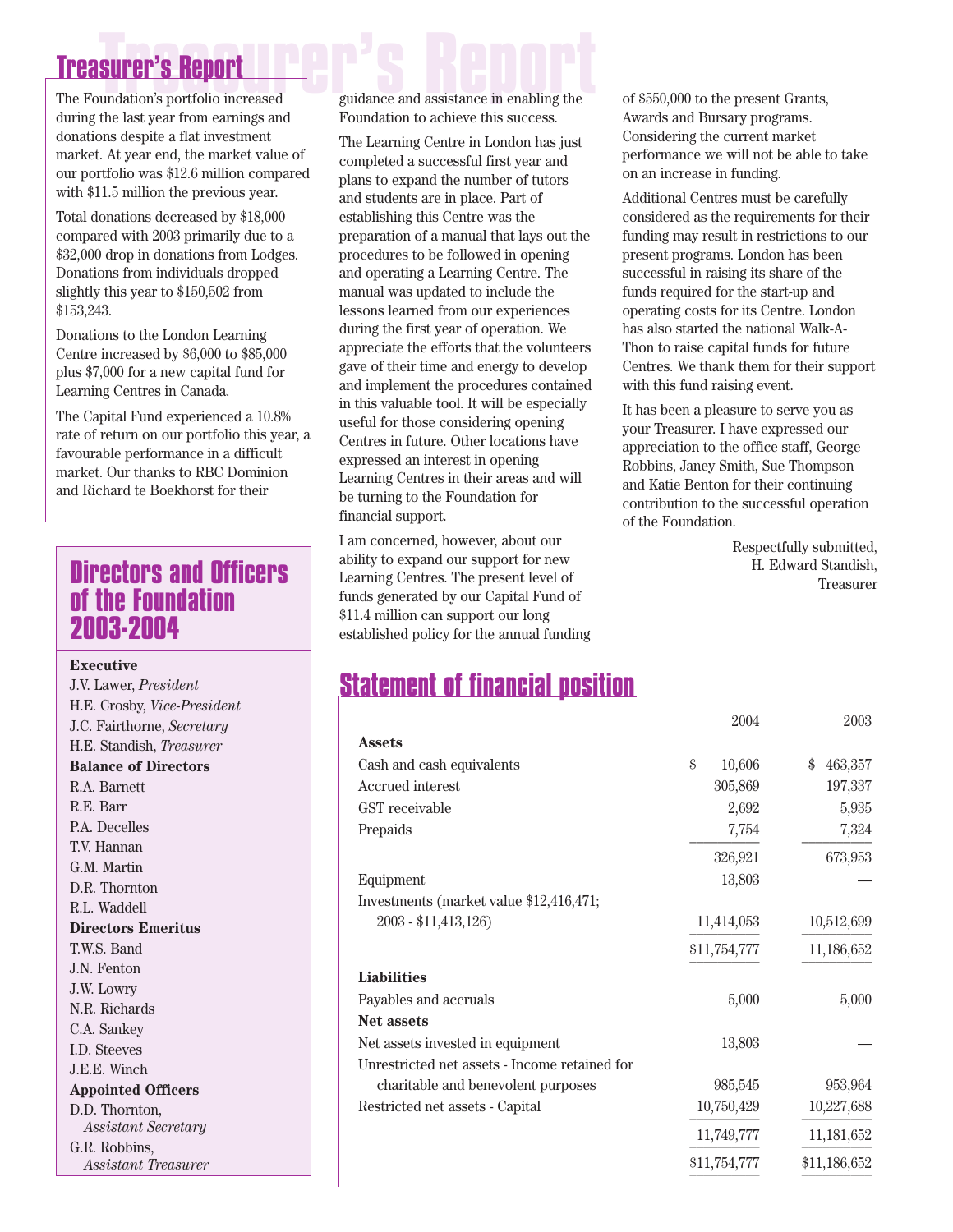### **Statement of Operations and Changes in Net Assets**

|                                            | 2004    | 2003    |
|--------------------------------------------|---------|---------|
| Revenue                                    |         |         |
| Bank and term deposit interest             | \$9,922 | \$6,627 |
| Donations - London Learning Centre         | 46,175  | 66,354  |
| Investment income                          | 616,337 | 578,384 |
| Amortization of bond discount/premium      |         | (9,691) |
| Gain on disposal of investments            | 315,738 | 100,105 |
|                                            | 988,172 | 741,779 |
| <b>Expenses</b>                            |         |         |
| Administration fees                        | 31,980  | 29,470  |
| Insurance                                  | 10,689  | 4,950   |
| Lapel pins                                 | 1,275   | 392     |
| Professional fees                          | 6,210   | 6,210   |
| Computer consulting                        | 724     | 5,015   |
| Directors and committee meetings           | 3,418   | 2,596   |
| London learning centres - national expense | 1,928   | 5,000   |
| Printing and office supplies               | 7,374   | 931     |
| Postage                                    | 2,501   | 2,789   |
| Promotion and public relations             | 31,659  | 18,334  |
| Miscellaneous                              | 2,130   | 1,068   |
|                                            | 99,898  | 76,755  |
| Excess of income over expenses             | 888,274 | 665,024 |
| Distribution                               |         |         |
| Grants                                     | 418,789 | 404,329 |
| Awards                                     | 97,500  | 123,845 |
| <b>Bursaries</b>                           | 12,000  | 14,000  |
| London Learning Centre Project             | 62,011  |         |
|                                            | 590,300 | 542,174 |
| Excess of income revenue over expenses     |         |         |
| and distribution                           | 297,974 | 122,850 |

#### **Statement of capital revenue**

|                                               | 2004      | 2003      |
|-----------------------------------------------|-----------|-----------|
| Revenue                                       |           |           |
| Donations                                     |           |           |
| Individuals, Lodges and Masonic organizations | 143,138   | 187,348   |
| London Learning Centre donations              | 46,682    | 13,004    |
| <b>Bequests</b>                               | 80,331    | 67,368    |
|                                               |           |           |
| Capital revenue                               | \$270,151 | \$267,720 |
|                                               |           |           |

### **President's Report**

*(Continued from page 1)*

While we tend to focus on increasing the national participation rate it's important to remember that some Valleys have already exceeded the minimum 10% target.

I'd like to acknowledge the top five Valleys and offer my congratulations on a superb performance. You are an inspiration to everyone.

- Medicine Hat, 25%
- Central Alberta, 19%
- Sydney, 17%
- Kamloops, 15%
- Victoria, 12%

Another way of looking at participation rates is how much the rate has increased over the year. To me, this measurement acknowledges effort. In some cases, the participation rate may still be low, but, clearly, an effort is being made to increase the number of donors.

The top five Valleys showing the greatest increase in the participation rate are:

- St. John's, with an increase of 326%. Their participation rate increased from 0.69% to just under 3 per cent. I imagine they'd said it's still low, and it is. But they're trying. You can't get to 10% if you don't first get to 3 and 5 and 7 per cent.
- Calgary, 209%
- Moncton, 181%
- Campbell River, 180%
- Colville Valley, 117%.

I and my fellow Board members believe this issue of participation rate is so vital to our financial health that we will be introducing, for next year's annual meeting, awards that acknowledge the top performers in the two categories I just reviewed: top participation rate and the greatest increase in the participation rate. I hope that the introduction of an awards program will encourage some friendly competition among our Valleys and Valley reps.

I certainly want to thank Don Thornton, Dr. Gareth Taylor, Dr. Paul Fraser and their many colleagues in Canada who adjudicate the applications for grants, awards and